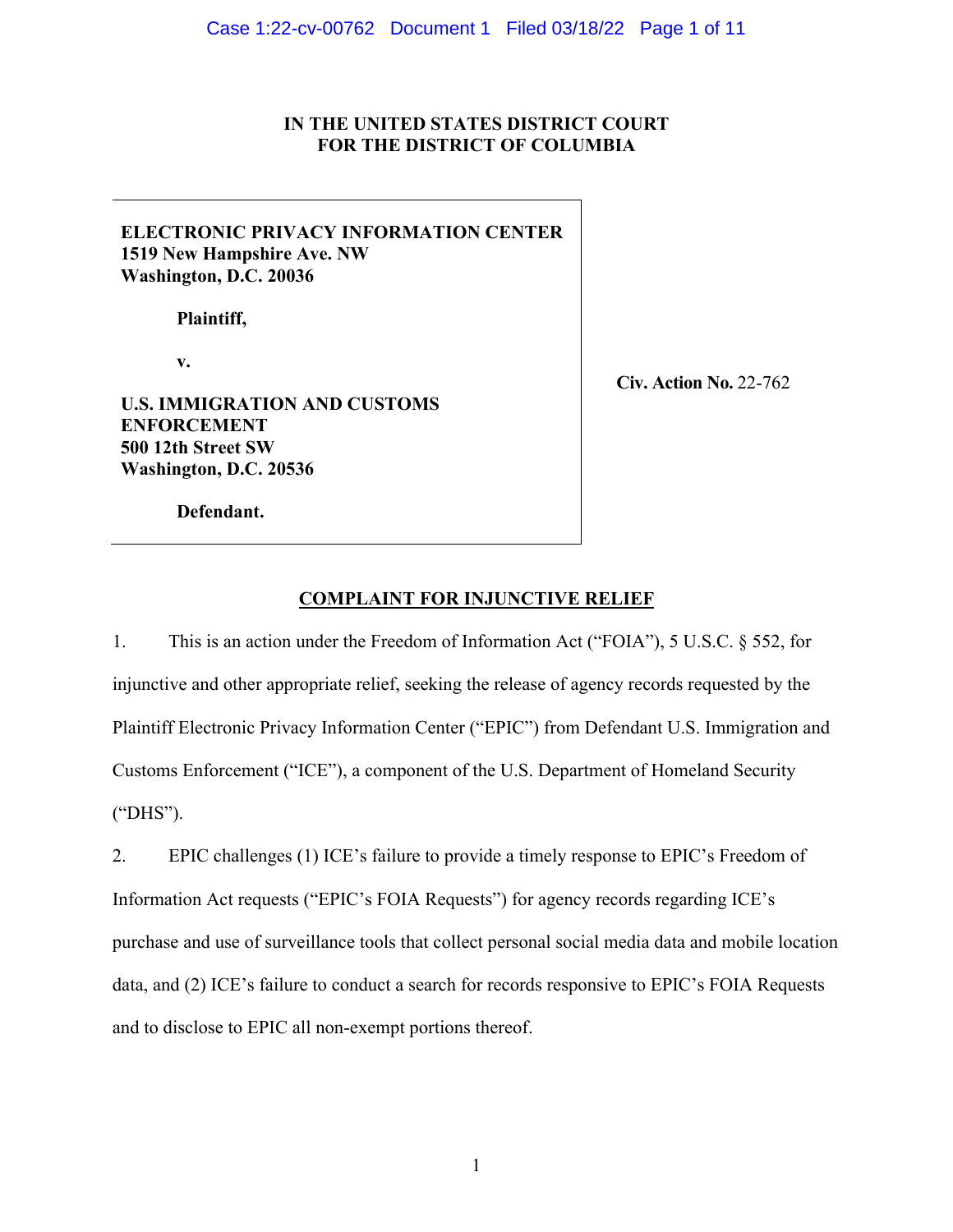## **Jurisdiction and Venue**

3. This Court has subject matter jurisdiction over this action pursuant to 28 U.S.C. § 1331 and 5 U.S.C. §§ 552 (a)(4)(B), (a)(6)(E)(iii). This Court has personal jurisdiction over Defendant ICE.

4. Venue is proper in this district under 5 U.S.C. § 552(a)(4)(B).

#### **Parties**

5. Plaintiff EPIC is a nonprofit organization, incorporated in Washington, D.C., established in 1994 to focus public attention on emerging privacy and civil liberties issues. Central to EPIC's mission is oversight and analysis of government activities. EPIC's Advisory Board includes distinguished experts in law, technology, public policy, and cybersecurity. EPIC routinely disseminates information to the public through the EPIC website, the EPIC Alert, and various other news organizations. EPIC is a representative of the news media. *EPIC v. DOD*, 241 F. Supp. 2d 5, 15 (D.D.C. 2003).

6. Defendant ICE is a component of DHS. Both ICE and DHS are federal agencies within the meaning of 5 U.S.C.  $\S$  552(f)(1) and are headquartered in Washington, D.C.

# **Facts**

7. ICE is a federal law enforcement agency that enforces federal border and immigration laws and conducts investigations into transnational crimes.<sup>1</sup>

8. To target immigrants and migrants, ICE regularly contracts to purchase surveillance tools. These tools provide ICE with extensive personal information about its targets, including details regarding their relationships as well as their physical locations and movements.

<sup>&</sup>lt;sup>1</sup> See U.S. Immigration and Customs Enforcement, *ICE's Mission* (2021), https://www.ice.gov/mission.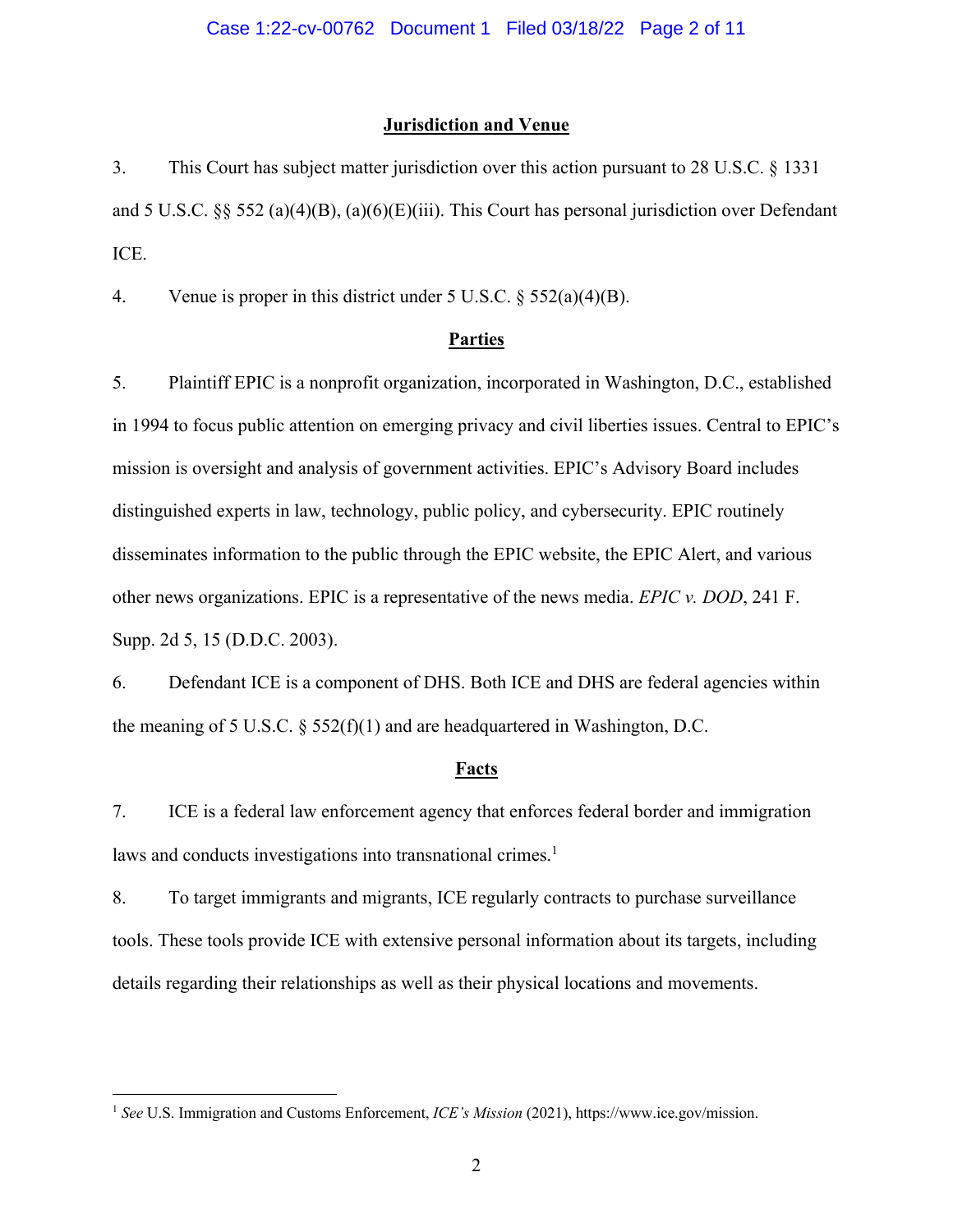## Case 1:22-cv-00762 Document 1 Filed 03/18/22 Page 3 of 11

9. Much of the data obtained and used by ICE is data that individuals never consented to disclose to law enforcement. <sup>2</sup> Much of the data is also information that ICE could not legally collect directly without a warrant.<sup>3</sup>

10. ICE's purchase and use of this data to surveil migrants, immigrants, and immigrant communities is a significant threat to privacy and liberty.4

## *ICE's Purchase of ShadowDragon's SocialNet*

11. ShadowDragon produces and sells the investigative tool "SocialNet," which ShadowDragon markets for "social media monitoring and investigations."5

12. SocialNet compiles data from multiple social media and other websites and organizes the information for the user. Through SocialNet, users can craft a comprehensive profile of a person, including personal identifying information, social connections, geolocations, and details about their lifestyles. 6

13. Panamerica Computers, Inc., is a Virginia-headquartered information technology vendor that regularly contracts with the Federal Government.<sup>7</sup>

<sup>2</sup> *See* Drew Harwell, *ICE Investigators Used a Private Utility Database Covering Millions to Pursue Immigration Violations*, Wash. Post (Feb. 26, 2021), https://www.washingtonpost.com/technology/2021/02/26/ice-private-utilitydata ("When you sign up for electricity, you don't expect them to send immigration agents to your front door."). <sup>3</sup> *See id.*

<sup>&</sup>lt;sup>4</sup> This threat to privacy and liberty has been recognized by organizations advancing privacy rights and immigrant justice. *See, e.g.*, *Traveler Screening and Border Surveillance*, EPIC (2022), https://epic.org/issues/surveillanceoversight/border-surveillance; *Location Tracking*, EPIC (2022), https://epic.org/issues/data-protection/locationtracking; *Surveillance, Tech, & Immigration Policing*, IDP (2022),

https://www.immigrantdefenseproject.org/surveillance-tech-immigration-policing; *#NoTechForICE* (2021), Mijente, https://notechforice.com.

<sup>5</sup> *See SocialNet/*, ShadowDragon (2022), https://shadowdragon.io/socialnet. 6 *See* Michael Kwet, *ShadowDragon: Inside the Social Media Surveillance Software that can Watch Your Every Move*, Intercept (Sept. 21, 2021), https://theintercept.com/2021/09/21/surveillance-social-media-police-microsoftshadowdragon-kaseware; *ShadowDragon – Investigative Rule 8: Bad Guys Order Pizza Too*, Vimeo (2019), https://vimeo.com/345808418 (video posted by user ShadowDragonIO depicting ShadowDragon founder Daniel Clemens describing SocialNet).

<sup>7</sup> *See Company*, Panamerica Computers, Inc. (2020), https://www.pcitec.com/company.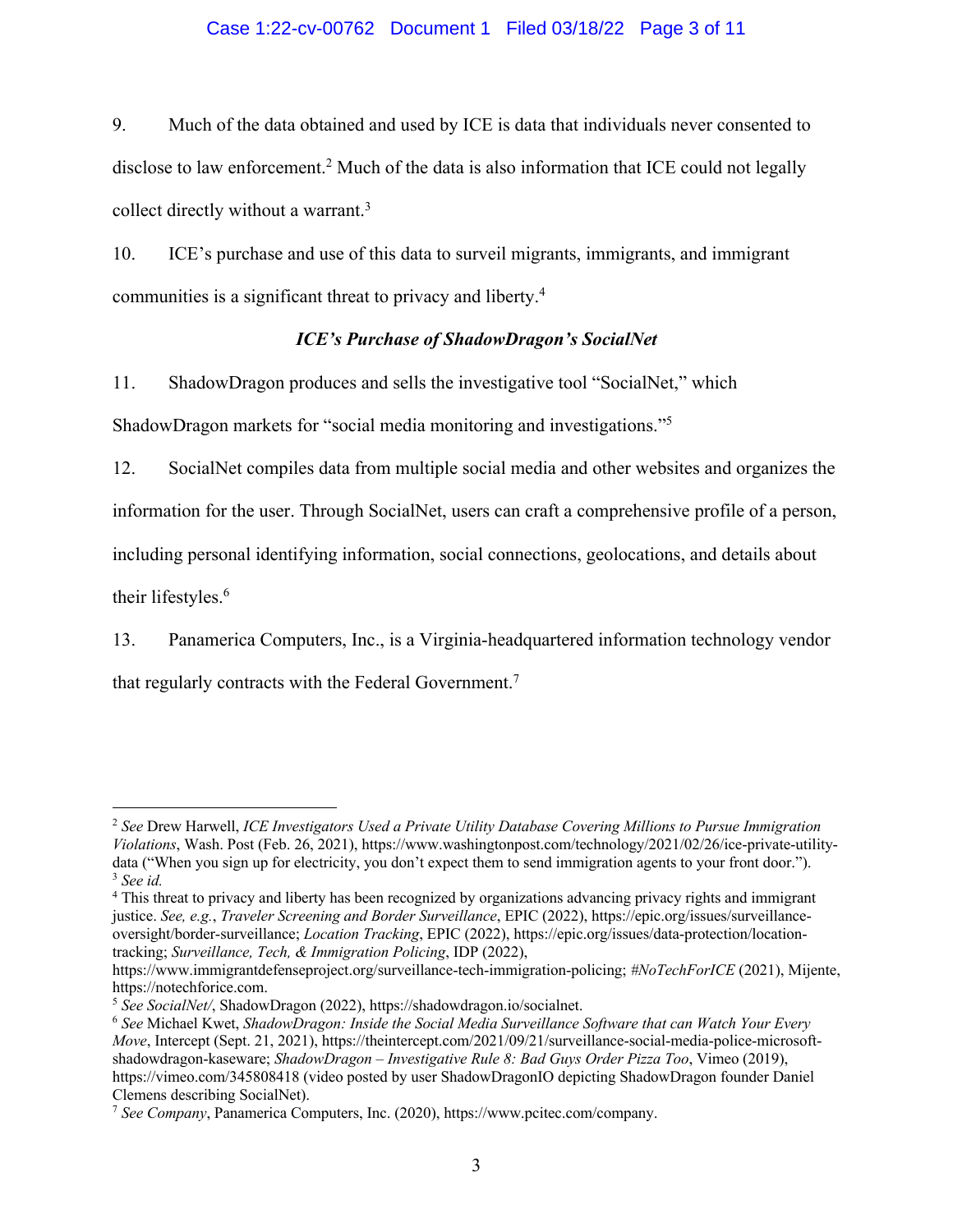#### Case 1:22-cv-00762 Document 1 Filed 03/18/22 Page 4 of 11

14. According to the U.S. Government's Spending Data Website, ICE contracted to purchase ShadowDragon's SocialNet from Panamerica Computers, Inc., in 2021 for an award amount of \$602,056. The period of performance consisted of a start date of August 31, 2021, and an end date of September 6, 2022.8

15. C & C International Computers & Consultants, Inc., is a Florida-headquartered information technology vendor that regularly contracts with DHS.9

16. According to the U.S. Government's Spending Data Website, ICE contracted to purchase ShadowDragon's SocialNet from C & C International Computers & Consultants, Inc. in 2020 for an award amount of \$289,500. The period of performance consisted of a start date of July 16, 2020, and an end date of September 6, 2021. $^{10}$ 

#### *ICE's Purchase of Location Data from Babel Street*

17. Since at least 2017, ICE has been purchasing location data "drawn from ordinary

cellphone apps, including those for games, weather and e-commerce" and using that data to track immigrants' locations. 11

18. Babel Street produces and sells the investigative tool "Locate X."12

19. Locate X is a software that uses mobile location data to track individuals' movements.

The tool can be used to draw a geo-fence around a location, identify cell phones that enter the

<sup>8</sup> *See Delivery Order (DO)*, PIID No. 70CMSD21FR0000107, USASpending.gov,

https://www.usaspending.gov/award/CONT\_AWD\_70CMSD21FR0000107\_7012\_HSHQDC12D00013\_7001.<br><sup>9</sup> See About C&C, C&C International Computers & Consultants, https://www.ccintercomputers.com/about. <sup>10</sup> See Delivery Order (DO), PIID No. 70CMSD20FR0000090, USASpending.gov,

https://www.usaspending.gov/award/CONT\_AWD\_70CMSD20FR0000090\_7012\_HSHQDC12D00011\_7001. <sup>11</sup> Byron Tau & Michelle Hackman, *Federal Agencies Use Cellphone Location Data for Immigration Enforcement*, Wall St. J. (Feb. 7, 2020), https://www.wsj.com/articles/federal-agencies-use-cellphone-location-data-forimmigration-enforcement-11581078600.

<sup>12</sup> *See Babel Street*, Babel Street (2022), https://www.babelstreet.com; Charles Levinson, *Through Apps, Not Warrants, 'Locate X' Allows Federal Law Enforcement to Track Phones*, Protocol (Mar. 5, 2020), https://www.protocol.com/government-buying-location-data.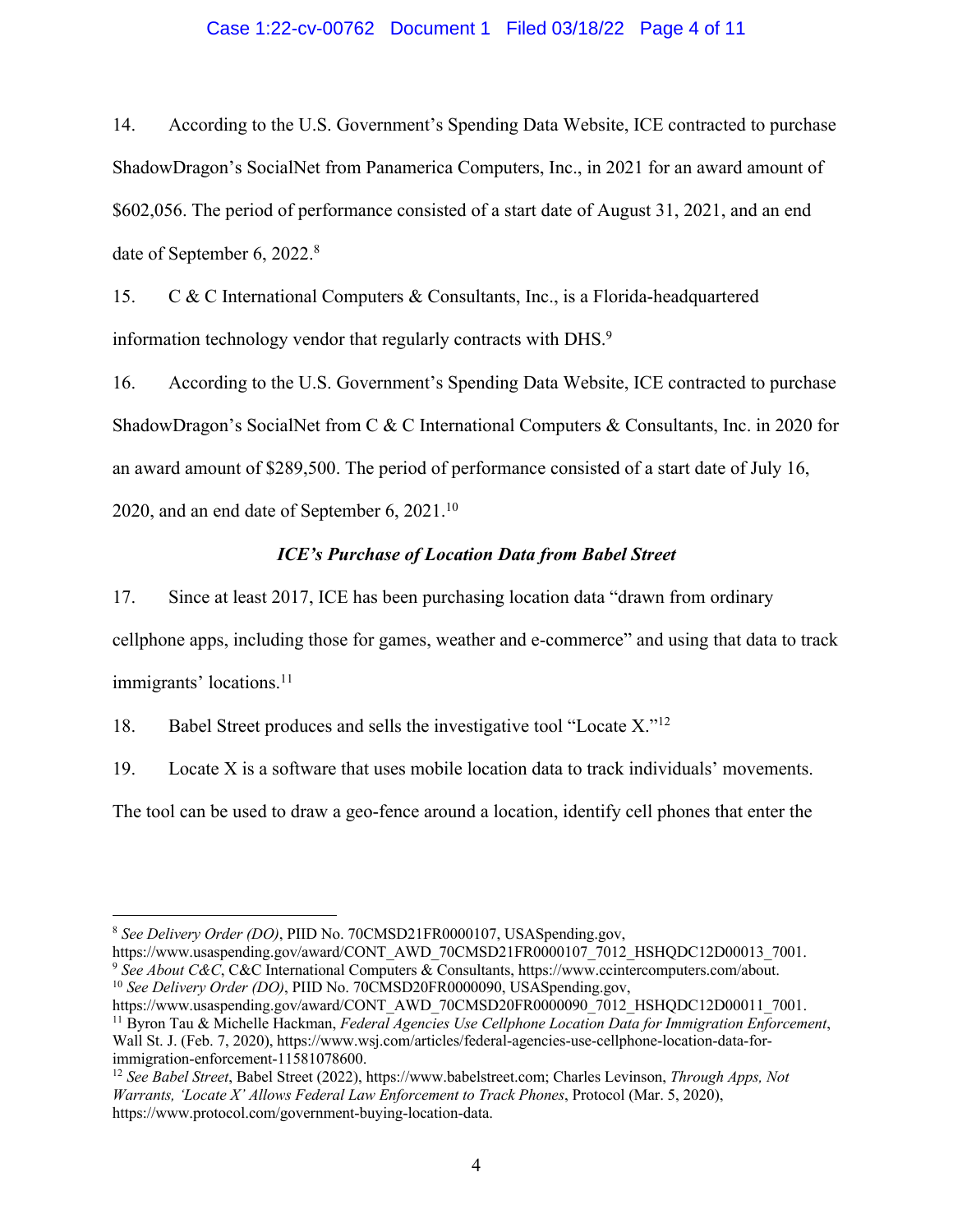## Case 1:22-cv-00762 Document 1 Filed 03/18/22 Page 5 of 11

geo-fenced location at given times, and pinpoint the prior and subsequent movements of those devices. 13

20. According to the U.S. Government Spending Data Website, ICE contracted with Babel Street, Inc., in 2019 for an award amount of \$1,452,200. The period of performance consisted of a start date of September 12, 2019, a current end date of September 29, 2021, and a potential end date of September 29, 2022. The transaction history listed on the site shows that ICE exercised an option on August 10, 2021.14

21. Thundercat Technology, LLC, is a Virginia-headquartered business information technology vendor that contracts with government agencies.<sup>15</sup>

22. According to the U.S. Government's Spending Data Website, ICE contracted with Thundercat Technology, LLC, for Babel Street software in 2018 for an award amount of \$1,100,359.89. The period of performance consisted of a start date of September 19, 2018, and an end date of September 29, 2020. 16

## *EPIC's SocialNet FOIA Request*

23. On December 3, 2021, EPIC submitted a FOIA Request to ICE's Freedom of Information Act Office via email.

24. EPIC's FOIA Request sought records related to ICE's communications and contracts with ShadowDragon and ICE's use of SocialNet.

<sup>13</sup> Levinson, *supra* note 12.

<sup>&</sup>lt;sup>14</sup> Blanket Purchase Agreement (BPA) Call, PIID No. 70CMSD19FC0000052, USASpending.gov, https://www.usaspending.gov/award/CONT\_AWD\_70CMSD19FC0000052\_7012\_70CMSD19A00000007\_7012.<br><sup>15</sup> Thundercat Technology (2022), https://www.thundercattech.com.<br><sup>16</sup> Delivery Order (DO), PIID No. 70CMSD18FR0000226, USASpending

https://www.usaspending.gov/award/CONT\_AWD\_70CMSD18FR0000226\_7012\_HSHQDC13D00002\_7001.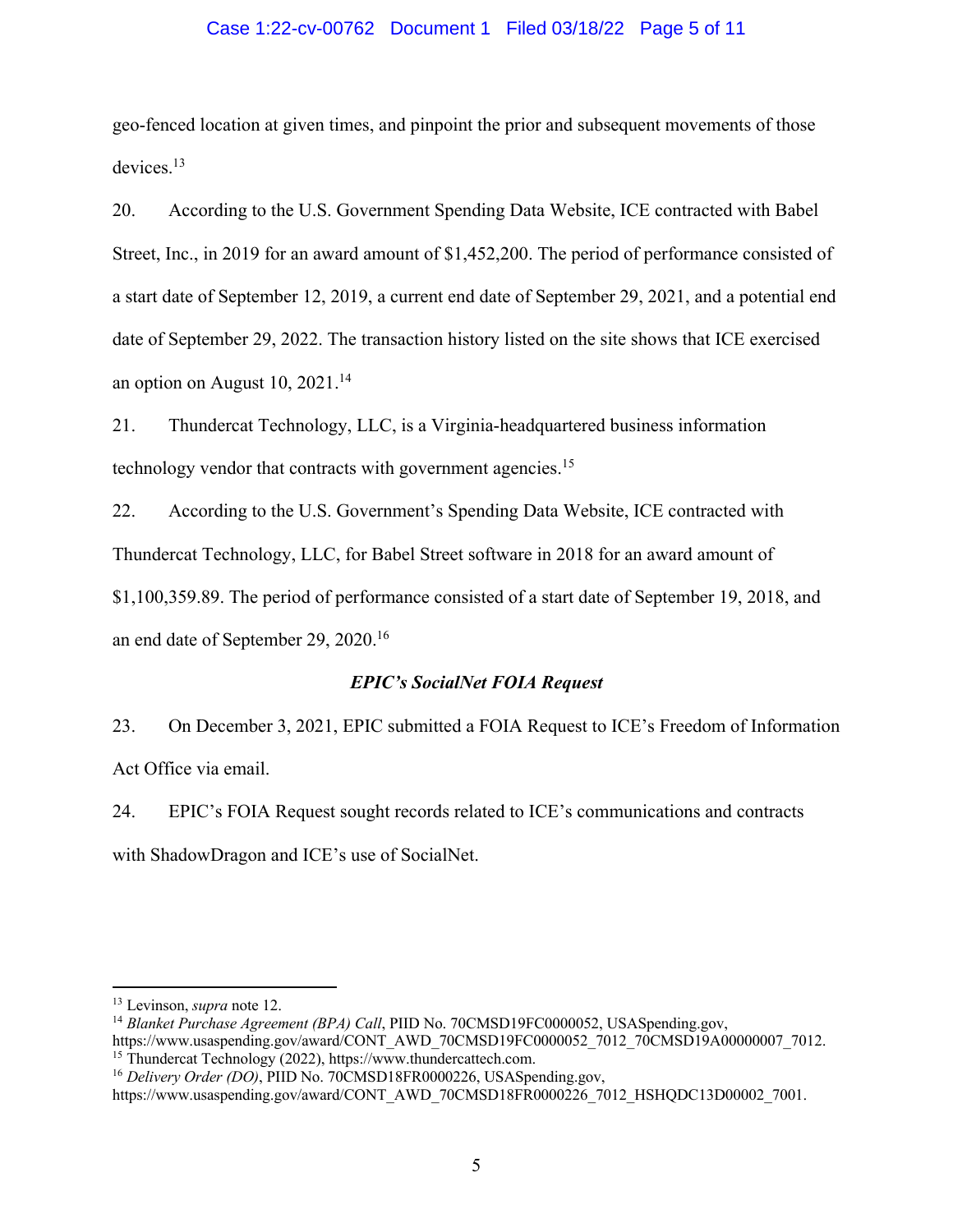25. Specifically, EPIC requested the following:

1. All emails, communications, and memoranda: a. Shared between ICE and any representative from ShadowDragon or Packet Ninjas; b. Or referencing the following terms: ShadowDragon, Packet Ninjas, SocialNet;

2. All contracts, contract proposals, purchase card transaction worksheets, quotes, invoices, receipts, orders, and licenses:

a. Between ICE and ShadowDragon or Packet Ninjas; b. Between ICE and other vendor(s) mentioning ShadowDragon, Packet Ninjas, or SocialNet;

3. All presentations and sales or marketing materials mentioning ShadowDragon or SocialNet;

4. Any training materials, handbooks, or presentations: a. Mentioning ShadowDragon or SocialNet;

5. Any Privacy Impact Assessments (PIAs), Privacy Threshold Analysis (PTAs), privacy policies, instructions, directives, or other privacy analyses:

a. Concerning use of ShadowDragon software or SocialNet;

6. All reports, legal memoranda, white papers, talking points, and briefing materials discussing use of ShadowDragon software, SocialNet, or other social media monitoring or data collection software.

26. EPIC sought "news media" fee status under 5 U.S.C. § 552(a)(4)(A)(ii)(II). EPIC sought

a waiver of duplication fees under 5 U.S.C.  $\S$  552(a)(4)(A)(iii).

27. EPIC sought expedited processing under 5 U.S.C.  $\frac{552(a)(6)(E)}{V}$  and 6 C.F.R.

 $§ 5.5(e)(1)(ii)$ . EPIC cited media reports exemplifying the public's growing concern about

government surveillance through personal data collection, as well as concern about ICE treating

undocumented immigrants and migrants poorly. EPIC stated that there is an urgency to inform

the public about ICE's use of technological tools that threaten privacy rights. EPIC also cited

*EPIC v. DOD* to show EPIC satisfies the regulation's "representative of the news media" criteria.

241 F. Supp. 2d 5, 15 (D.D.C. 2003); 6 C.F.R. § 5.5(e)(3).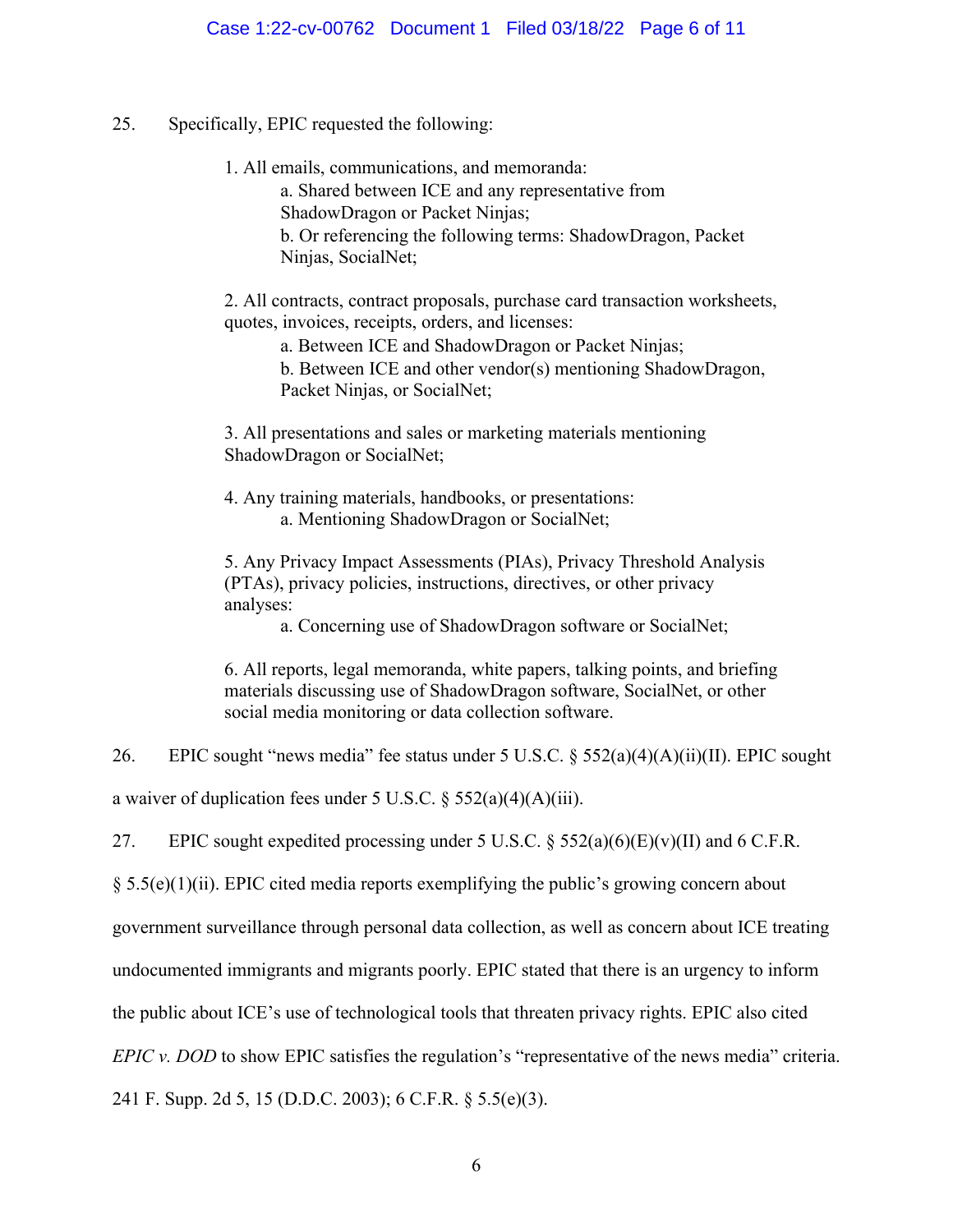## Case 1:22-cv-00762 Document 1 Filed 03/18/22 Page 7 of 11

28. EPIC never received any correspondence from ICE acknowledging this FOIA request.

29. EPIC emailed ICE to request a status update regarding EPIC's FOIA request on three

occasions: January 11, 2022, January 24, 2022, and February 2, 2022.

*30.* EPIC attempted to call ICE on February 25, 2022, was directed by the automated

message to email ICE inquiries regarding FOIA requests, and was unable to leave a voicemail.

## *EPIC's Location Data and Babel Street FOIA Request*

31. On December 3, 2021, EPIC submitted a FOIA Request to ICE's Freedom of Information

Act Office via email.

32. EPIC's FOIA Request sought records related to ICE's communications and contracts

with Babel Street, use of Babel Street's software, and use of location data.

33. Specifically, EPIC requested the following:

1. All emails, communications, and memoranda:

a. Shared between ICE and any representative from Babel Street;

b. Or referencing Babel Street or Locate X;

c. Or shared since 2017 and mentioning location data or geolocation;

2. All contracts, contract proposals, purchase card transaction worksheets, quotes, invoices, receipts, orders, and licenses:

a. Between ICE and Babel Street;

b. Between ICE and other vendor(s) mentioning Babel Street or Locate X;

3. All presentations and sales or marketing materials mentioning Babel Street or Locate X;

4. Any training materials, handbooks, or presentations:

a. Mentioning Babel Street or Locate X;

b. Or concerning the collection, use, disclosure/dissemination, or retention of location data or geolocations and created or shared since 2017;

5. Any Privacy Impact Assessments (PIAs), Privacy Threshold Analysis (PTAs), privacy policies, instructions, directives, or other privacy analyses: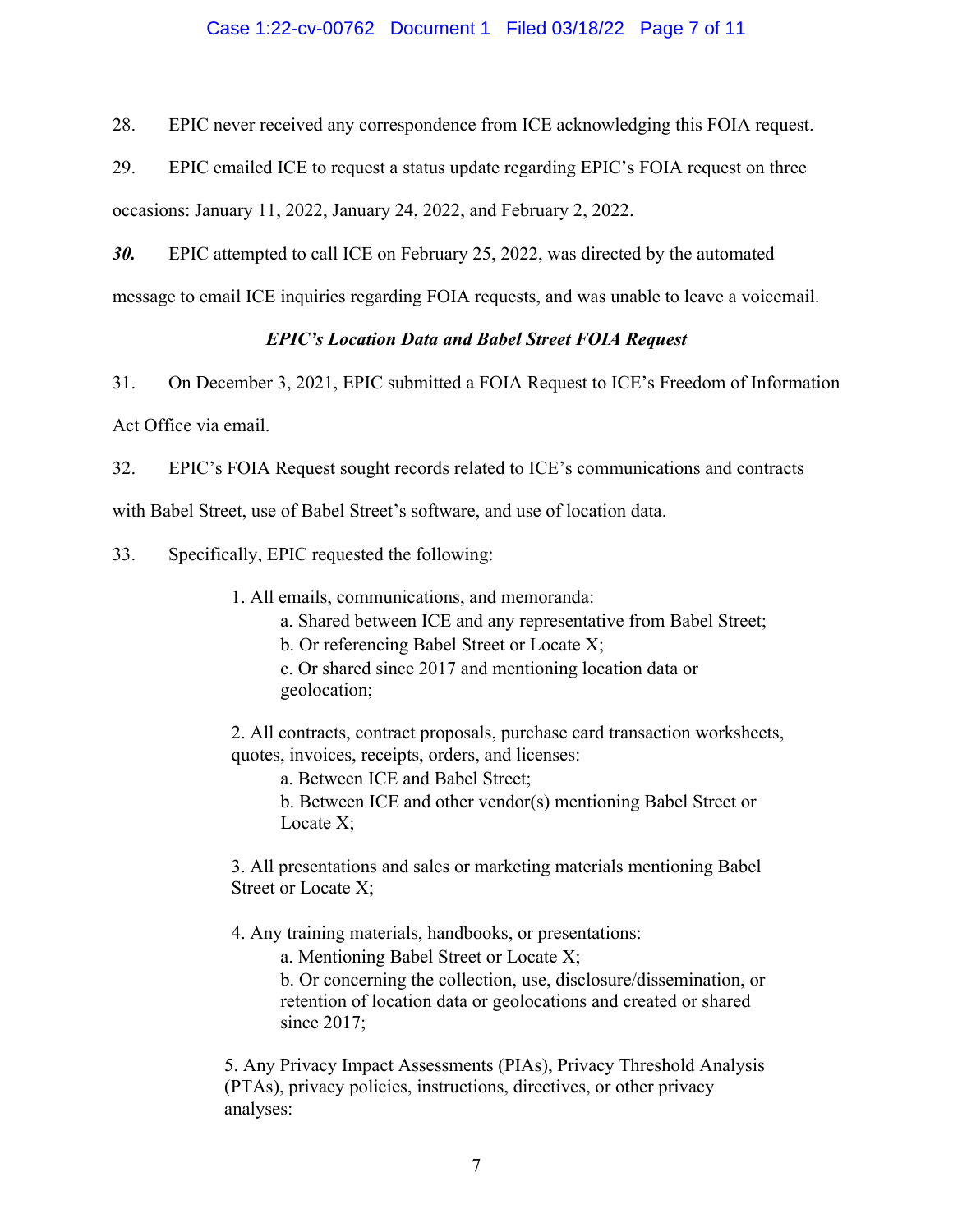a. Concerning use of Babel Street software or Locate X; b. Or concerning the collection, use, disclosure/dissemination, or retention of location data or geolocations;

6. All reports, legal analyses, white papers, talking points, and briefing materials:

> a. Concerning use of Babel Street software or Locate X and shared by or with ICE since 2017; b. Or concerning the collection, use, disclosure/dissemination, or retention of location data or geolocations and shared by or with ICE since 2017.

34. EPIC sought "news media" fee status under 5 U.S.C. § 552(a)(4)(A)(ii)(II). EPIC sought a waiver of duplication fees under 5 U.S.C. § 552(a)(4)(A)(iii).

35. EPIC sought expedited processing under 5 U.S.C.  $\S$  552(a)(6)(E)(v)(II) and 6 C.F.R.  $\S$ 5.5(e)(1)(ii). EPIC's FOIA Request cited media publications and statements by congressional representatives to demonstrate the public's increasing concern over DHS surveillance. EPIC's FOIA Request showed an urgency to inform the public about ICE's use of location-tracking software, citing recent public scrutiny about ICE's targeting of immigrants and noncitizens. Further, EPIC cited *EPIC v. DOD*'s determination that EPIC is a "representative of the news media" to show EPIC is an organization "primarily engaged in disseminating information." 6 C.F.R. § 5.5(e)(1)(ii); *EPIC v. DOD*, 241 F. Supp. 2d 5, 15 (D.D.C. 2003).

36. EPIC never received any correspondence from ICE acknowledging this FOIA request.

37. EPIC emailed ICE to request a status update regarding EPIC's FOIA request on three occasions: January 11, 2022, January 24, 2022, and February 2, 2022.

38. EPIC attempted to call ICE on February 25, 2022, was directed by the automated message to email ICE inquiries regarding FOIA requests, and was unable to leave a voicemail.

8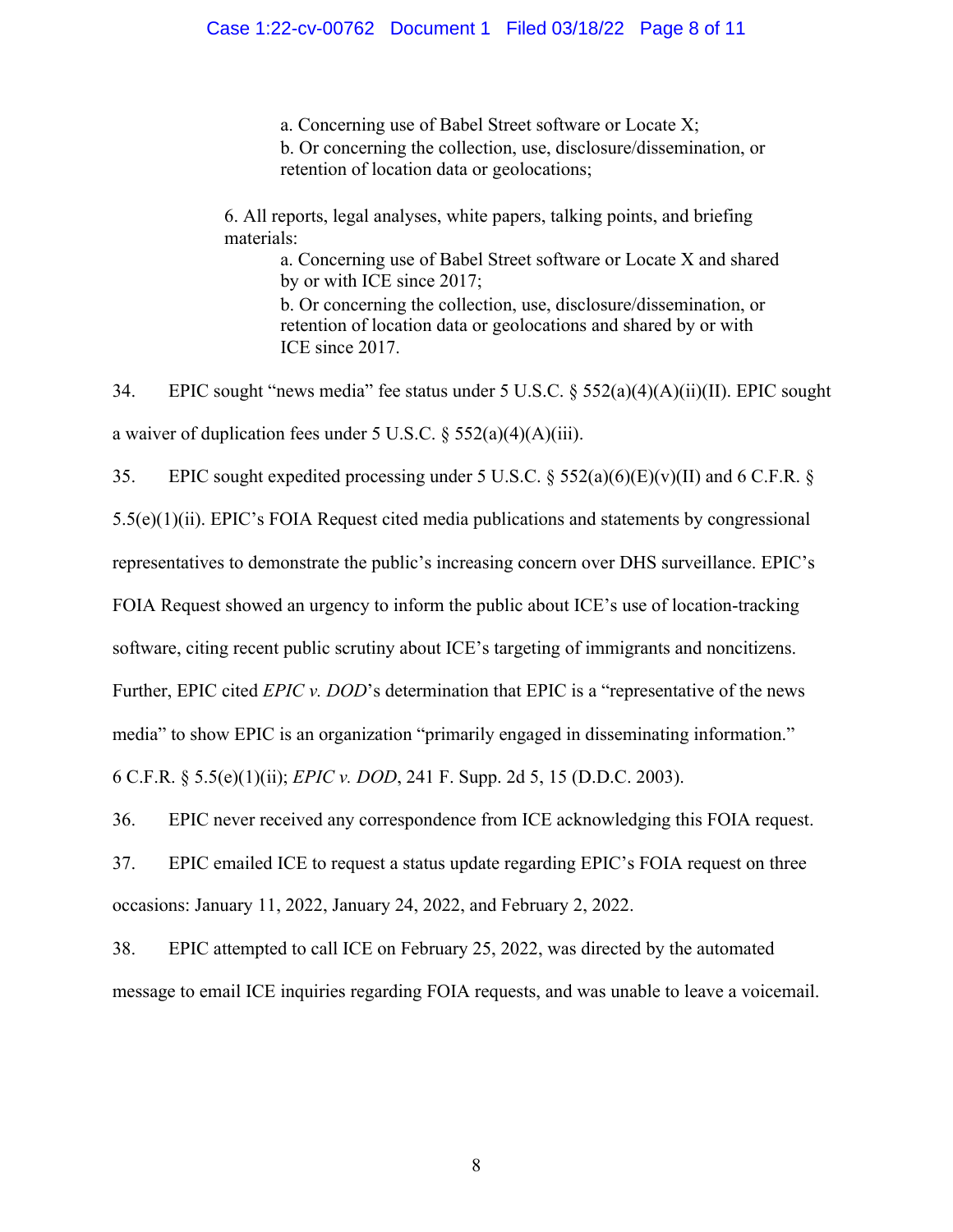#### Case 1:22-cv-00762 Document 1 Filed 03/18/22 Page 9 of 11

#### *EPIC's Constructive Exhaustion of Administrative Remedies*

39. Today is the 105th calendar day since ICE received EPIC's SocialNet FOIA Request. Today is the 71st working day since ICE received EPIC's SocialNet FOIA request, including EPIC's request for expedited processing.

40. Today is the 105th calendar day since ICE received EPIC's Location Data and Babel Street FOIA Request. Today is the 71st working day since ICE received EPIC's Location Data and Babel Street FOIA request, including EPIC's request for expedited processing.

41. ICE has failed to make a determination regarding EPIC's requests for expedited processing within the time period prescribed by 5 U.S.C.  $\S$  552(a)(6)(E)(ii)(I).

42. ICE has failed to make a determination on EPIC's FOIA Requests within the period required by 5 U.S.C.  $\S 552(a)(6)(A)(i)$ .

#### **Count I**

## *Violation of FOIA: Failure to Comply with Statutory Deadlines*

43. Plaintiff asserts and incorporates by reference paragraphs 1-42.

44. Defendant ICE has failed to make a determination on EPIC's FOIA Requests for 71 working days. ICE has thus violated the 20-working-day deadline under 5 U.S.C. § (a)(6)(A)(i).

45. Defendant ICE has failed to make a determination on EPIC's FOIA Requests for 105 calendar days. ICE has thus violated the 10-calendar-day deadline under  $\S 552(a)(6)(E)(ii)(I)$ .

46. As Defendant ICE has "fail[ed] to comply with the applicable time limit provisions," Plaintiff has constructively exhausted all applicable administrative remedies under 5 U.S.C.  $§ 552(a)(6)(C)(i).$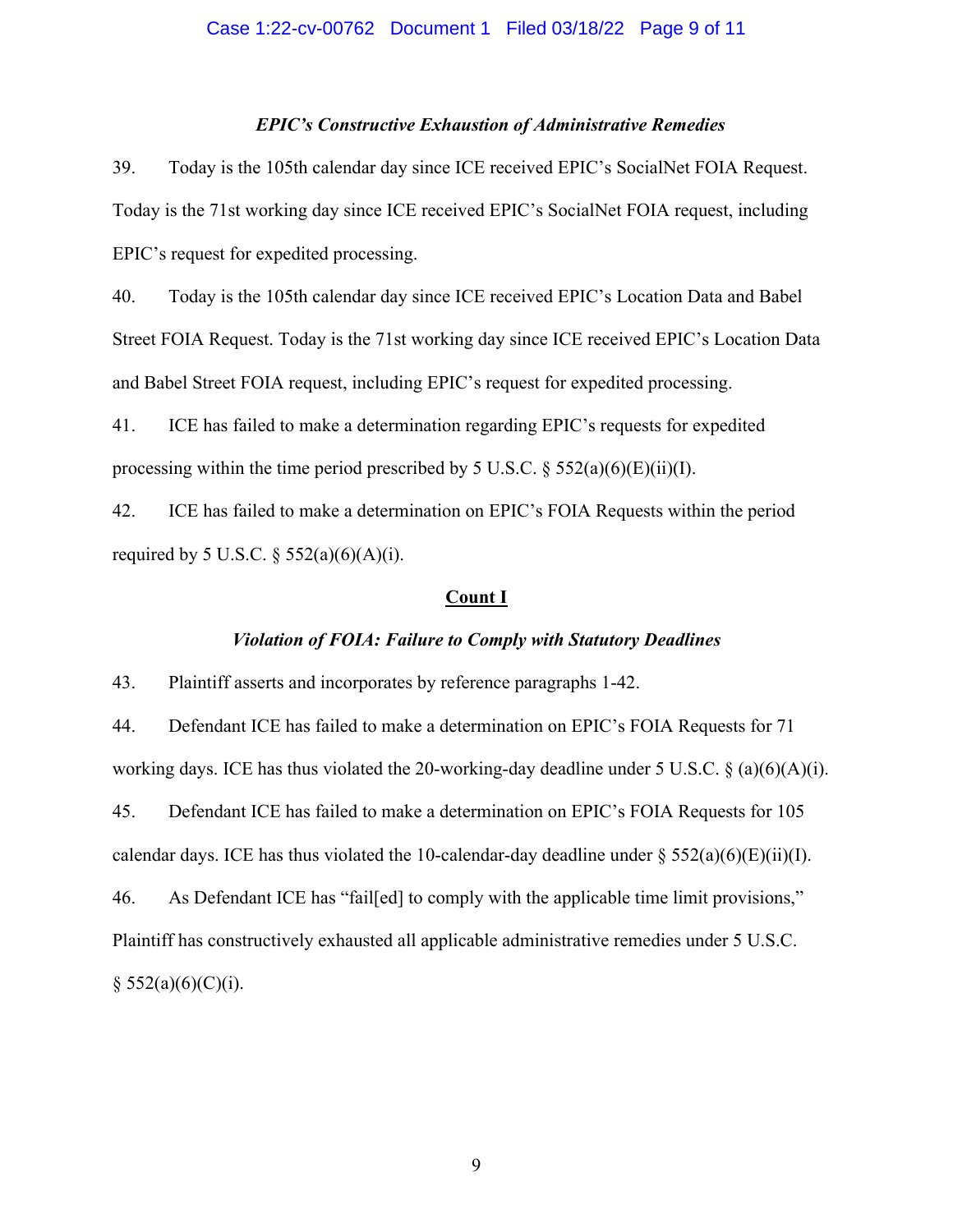## **Count II**

## *Violation of FOIA: Failure to Grant Request for Expedited Processing*

47. Plaintiff asserts and incorporates by reference paragraphs 1-42.

48. Defendant ICE has failed to make a determination on EPIC's expedited processing requests for 105 calendar days. Defendant ICE's failure to "respond in a timely matter" to EPIC's expedited processing requests and grant Plaintiff's requests for expedited processing violated the FOIA statute. 5 U.S.C.  $\S$  552(a)(6)(E)(iii).

49. Plaintiff may obtain injunctive relief regarding an agency determination on EPIC's request for expedited processing. 5 U.S.C.  $\S$  552(a)(6)(E)(iii); 5 U.S.C.  $\S$  552(a)(4).

#### **Count III**

#### *Violation of FOIA: Unlawful Withholding of Agency Records*

50. Plaintiff asserts and incorporates by reference paragraphs 1-42.

51. Defendant ICE has failed to search for records responsive to EPIC's FOIA Requests.

52. Defendant ICE has wrongfully withheld agency records requested by Plaintiff.

53. Plaintiff has exhausted all applicable administrative remedies under 5 U.S.C.

 $§$  552(a)(6)(C)(i).

## **Requested Relief**

## 54. WHEREFORE, Plaintiff requests this Court:

- a. Order Defendant to immediately conduct a reasonable search for all responsive records;
- b. Order Defendant to disclose promptly to Plaintiff all responsive, non-exempt records;
- c. Order Defendant to grant EPIC's requests for a fee waiver;
- d. Award EPIC costs and reasonable attorney's fees in this action; and